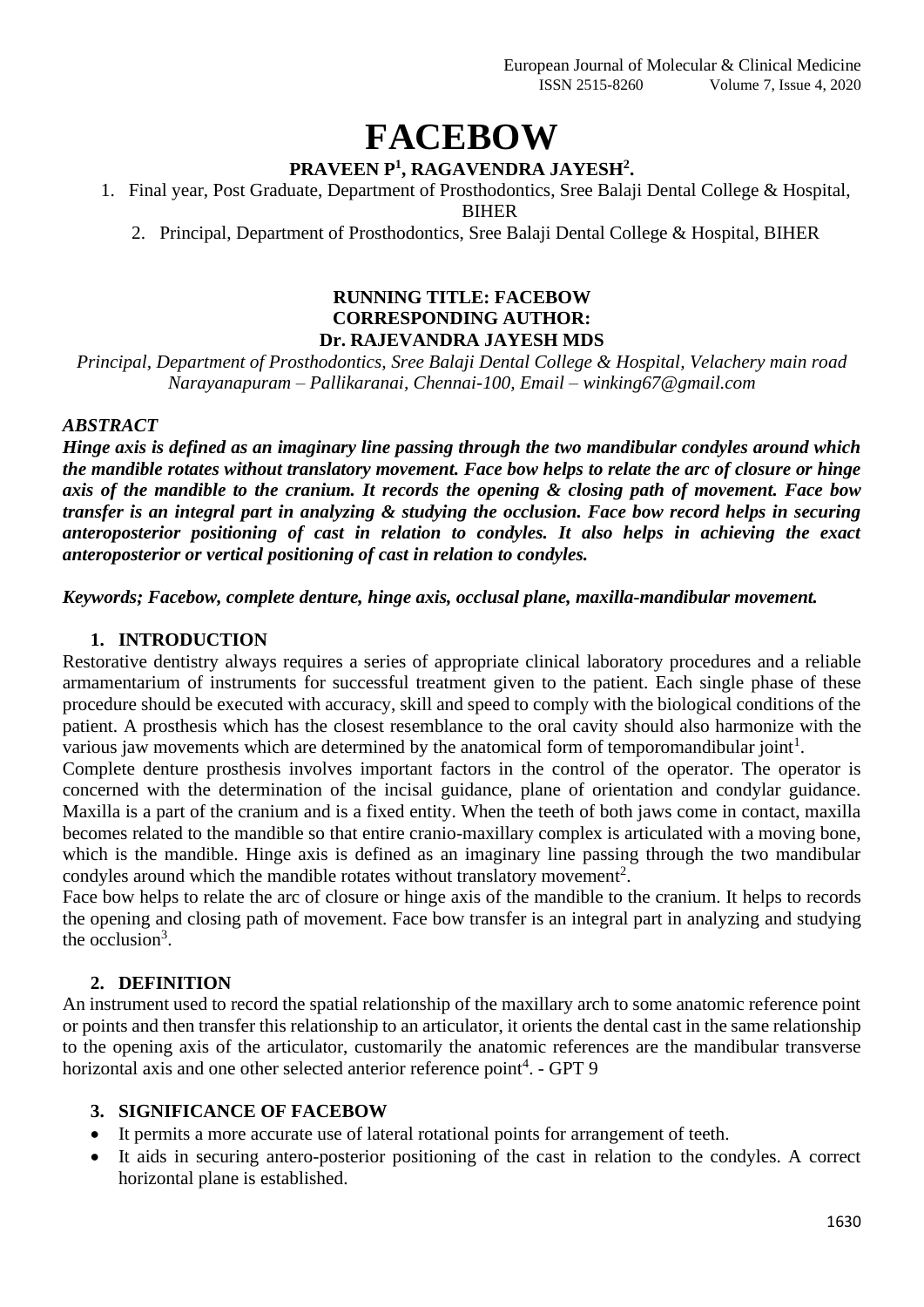ISSN 2515-8260 Volume 7, Issue 4, 2020

- The facebow transfer record is an integral part in analyzing and studying the occlusion of the natural teeth.
- Therefore, the incisor plane is also properly established and finally it helps in vertical positioning of the casts in articulators.
- It should be used for mounting the upper cast on any articulator that has a fixed axis of opening<sup>2</sup>.

## **4. CLASSIFICATION OF FACEBOW**

- Arbitrary
	- o Fascia Nasal relator
	- o Ear Piece orbital indicator
- Kinematic

## **ARBITRARY FACEBOW**

Arbitrary type of facebow approximately located the hinge axis. It is commonly used for complete denture construction. This type of face bow generally located the true Hinge axis within a range of 5 mm. It uses arbitrary or approximate points on the face as the posterior points and condylar rods are positioned on these points. It is further classified as fascia and ear piece type of facebow.

## **FASCIA TYPE**

The fascia type of face bow utilizes approximate points on the skin over the TMJ as the posterior reference points. These reference points are located by measuring from certain anatomical landmarks on the face. While using the facia facebow, the center of condyle is arbitrarily located on the side of the face 11-13 mm anterior to the tragus on a line connecting the superior border of the tragus and the outer canthus of eye. It has a disadvantage that it is placed on the skin which is movable and so there is a tendency for the condylar rods to displace. It also requires an assistant to hold the face bow in place. Eg: Hanau **132-25m and Hanau 132-2c**



#### **EAR PIECE TYPE**

These facebow uses the external auditory meatus as an arbitrary reference point which is aligned with ear pieces similar to those on a stethoscope. It helps to accurate relationship for most diagnostic and restorative procedures. It has an advantage that it is simple to use, does not require measurements on face. It is as accurate as other face bows and it provides an average anatomic dimension between the external auditory meatus and horizontal axis of mandible. Ex: **Hanau 164-2 twirl bow.**

Ear piece facebow is further classified as

- **Spring bow type**
- **Whip mix face bow**

## **KINEMATIC FACE BOW**

Kinematic facebow is used to determine and locate the exact hinge axis. This facebow is generally used in the fabrication of FPD and FMR cases. The hinge axis of the mandible can be determined by a clutch - a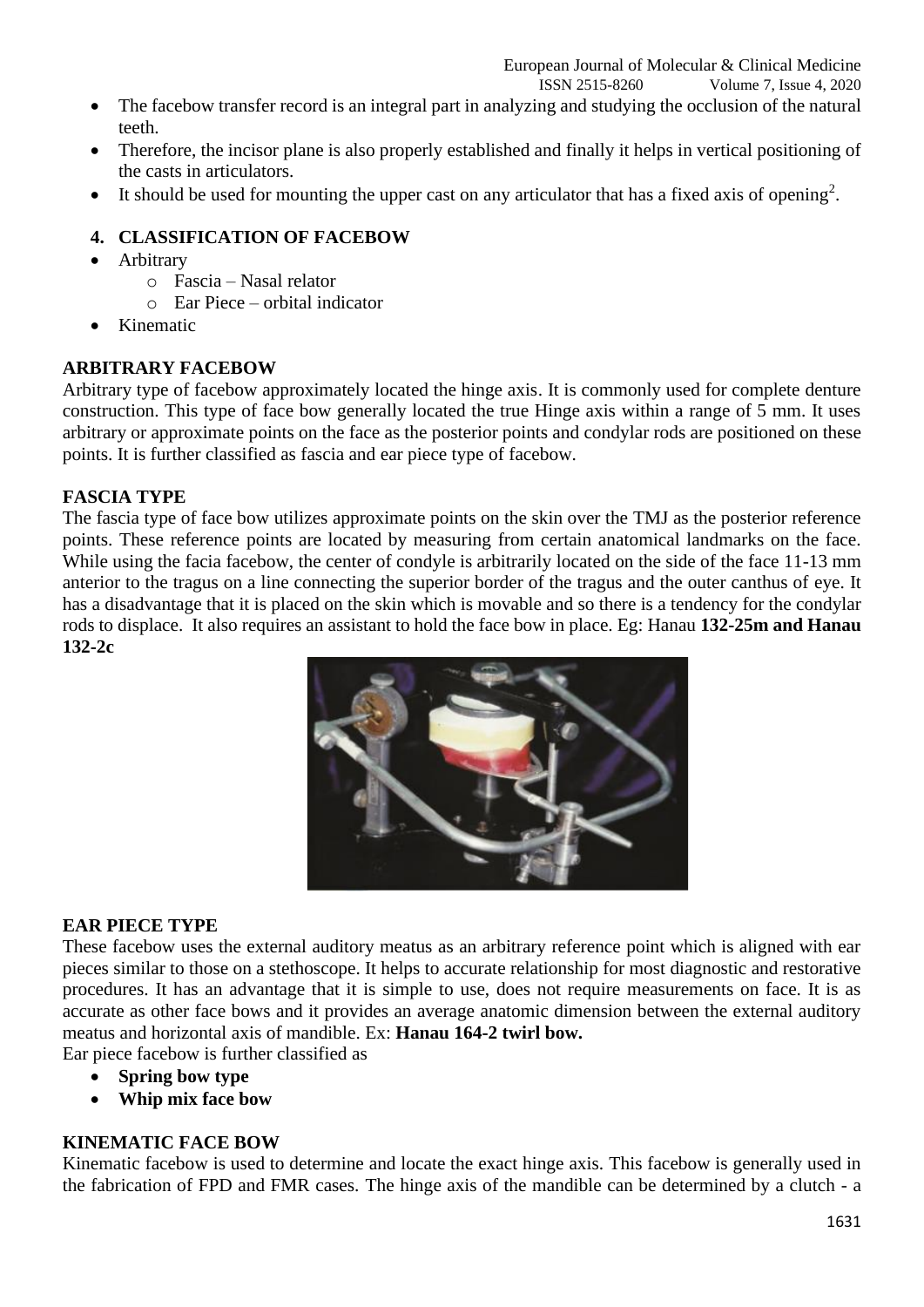segmented impression tray like device attached onto the mandibular teeth with a suitable rigid material such as impression compound. It is indicated in when it is critical to precisely reproduce the exact opening and closing movement of the patient to the articulator, but it had disadvantage that it is expensive, require extensive chairside assistance<sup>2</sup>.



# **PARTS OF FACE BOW**

- U-shaped frame
- Condylar rods
- Bite fork
- Locking device
- Third reference point marker

## **U-SHAPED FRAME**

It forms the main frame of the face bow. All other components are attached to this frame. It extends from the region of TMJ on one side to another side without contacting the face



## **CONDYLAR RODS**

Two small metallic rods on either side of the free end of the U-shaped frame that contact the skin over the TMJ. They are used to locate the

hinge axis and then transfer it to the articulator. Some face bows have ear pieces that fit into the external auditory meatus instead of condylar rods

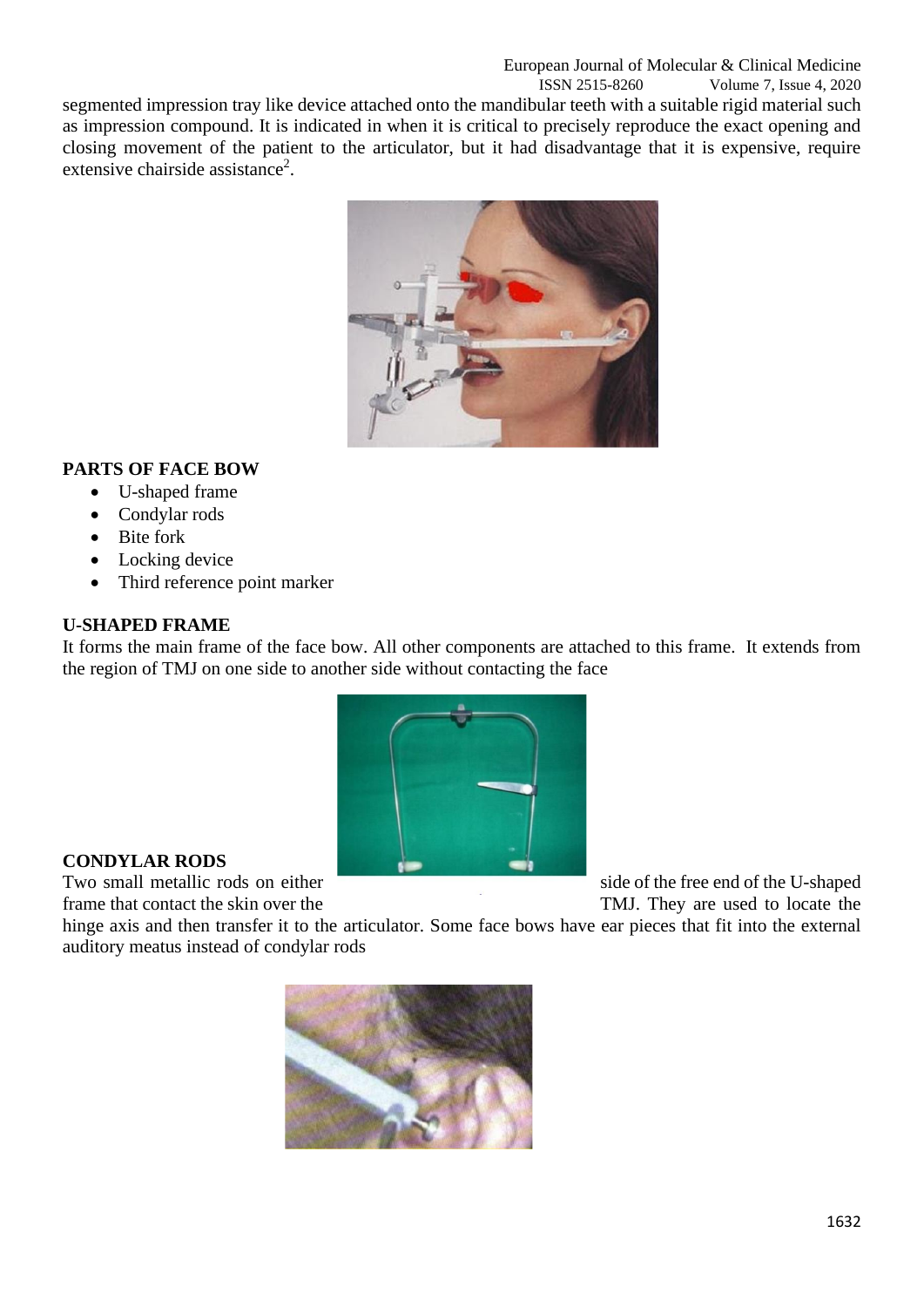## **BITE FORK**

"U" shaped plate, which is attached to the occlusal rims, used while recording the orientation relation. It is attached to the frame with the help of a rod called the stem. The bite fork should be inserted about 3mm below the occlusal surface within the occlusal rim.



## **LOCKING DEVICE**

This part of the face bow helps to fix the bite fork to the U-shaped frame firmly after recording the orientation relation. This also supports the facebow, occlusal rims and the casts during articulation. It consists of a transfer rod and a transverse rod. The U-shaped frame is attached to the vertical transfer rod. The position of this transfer rod can be locked with a thumb screw.

The horizontal transverse rod connects the transfer rod with the stem of the bite fork. After positioning the U-shaped frame and the bite fork, the horizontal transverse rod is positioned. It can be positioned automatically by attaching to the transfer rod and the bite fork and tapping it. This type of assembly where the transverse rod gets automatically positioned when tapped is an auto-adjusting or self-centering assembly.



#### **THIRD REFERENCE POINT MARKER**

It is used to orient the face bow assembly to an anatomical reference point on the face along with the two condylar reference points. It varies in the different face bows, example orbital pointer - orbitale, Nose piece  $-$  Nasion etc<sup>5</sup>.

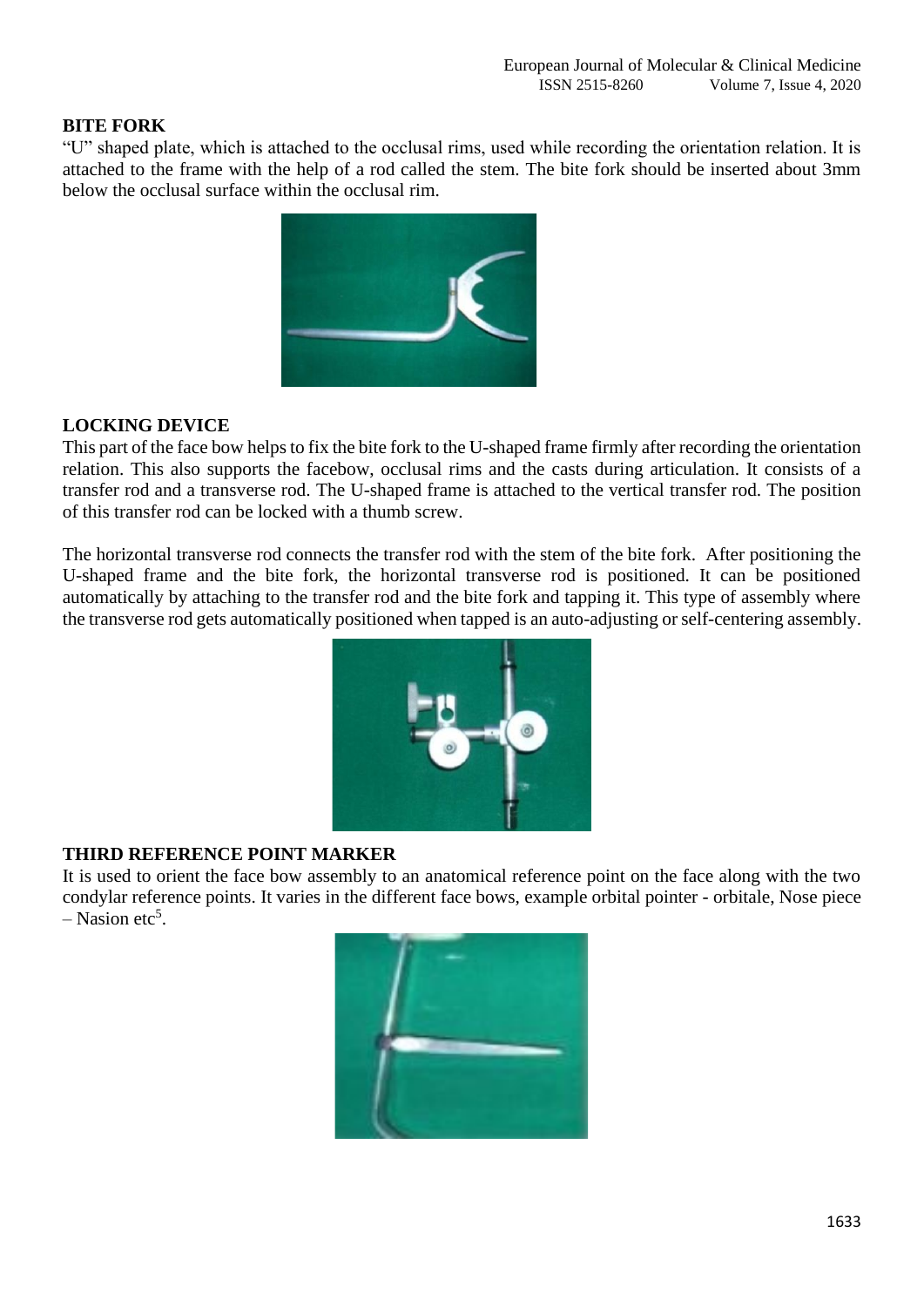## **THE PLANE OF ORIENTATION**

The maxillary cast in the articulator is the baseline from which all occlusal relationships start. Therefore, it should be positioned in space by identifying three points of which two points are located posterior to the maxillae and one point located anterior to it.

The posterior points are referred to as the posterior points of reference and the anterior one is known as the anterior point of reference. The spatial plane formed by joining both the anterior and posterior reference points is called **Plane of orientation**<sup>2</sup> **.**

## **5. ANTERIOR REFERENCE POINTS**

#### **ORBITALE**

Orbitale is the lowest point of the infraorbital rim of skull which can be palpated on the patient through the overlying the skin. One orbitale and the two posterior points determine the horizontal axis of rotation will define the axis – orbital plane. Orbitale and the two posterior landmarks are transferred from the patient to the articulator with the facebow. The articulator must have the orbital indicator guide that is in the same plane as the hinge of the articulator.

#### **ORBITALE MINUS 7 mm**

The Frankfort horizontal plane (FH) passes through both the porion and one orbital point. Because porion is a skeletal landmark, Sicher recommended to use the midpoint of the upper border of the external auditory meatus as the posterior reference point on a patient. Later on Bergstrom developed Arcon articulator that automatically compensates for this error by placing the orbital index 7 mm higher than the condylar horizontal axis.

#### **NASION MINUS 23 mm**

This reference point is most widely used in Whip Mix Face Bow. The nasion can be approximately located in the head - the deepest part of the midline depression just below the level of the eyebrows. The nasion guide, or positioner, or relator of the Quick Mount facebow, which is specially designed to be used with the Whip-Mix Articulator, fits into this depression.

### **ALAE OF THE NOSE**

In most of the conventional complete denture techniques it is imperative to make tentative or the actual occlusal plane that should be parallel with the horizontal plane. This relationship can be achieved as a line marked from the ala of the nose to the center of the auditory meatus that describes Camper's line<sup>6</sup>.



#### **POSTERIOR REFERENCE POINTS**

**Beyron Point** - 13mm anterior to the posterior margin of the tragus of the ear on a line from the center of tragus extending to the corner of the eye.

**Bergstrom Point** - 10mm anterior to the center of the spherical insert for the external auditory meatus and 7mm below the Frankfort horizontal plane. Bergstrom point is found to be most frequently closest to the hinge axis and Beyron point is the next most accurate posterior point of reference.

**Gysi Point** - it is the most commonly used point and lies 13mm in front of the upper most part of the external auditory meatus on a line passing to the outer canthus of the eye<sup>7</sup>.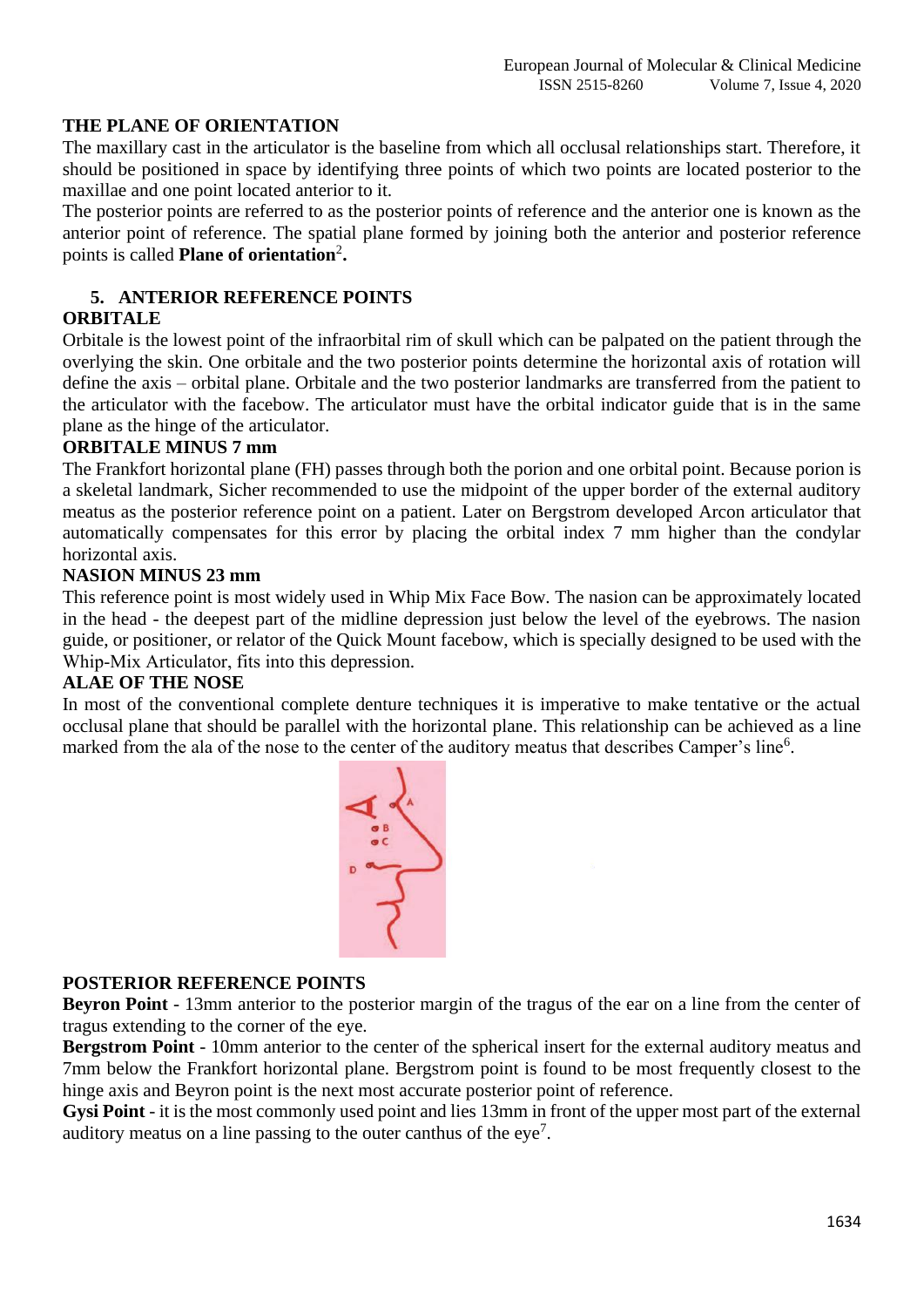





# **OTHER POSTERIOR**

## **6. REFERENCE POINT**

- Brandrup Wognsen point
- Lauritzen and Bodner's point
- Teteruck And Lundeen's Point
- Beck's point
- Schlosser's point
- Prothero's point
- Weinberg's point
- Lundeen's point
- Simpson's point
- Swenson point

## **7. RECENT ADVANCES**

## **VIRTUAL FACE BOW**

The Virtual Facebow has been developed as an advancement of open-source tablet application that provides an alternative option to the conventional facebow for the mounting of maxillary casts to an articulator. The Virtual Facebow implements several design features that helps to minimize errors, provides accurate mounting and reinforces the anatomical considerations associated with articulators.

The Virtual Facebow is an effective, efficient and accessible digital companion to dental diagnoses and treatment planning. To support proper mounting of patient casts, a face bow, which aligns the maxilla to relative cranial planes, can be utilized.

The virtual facebow was developed to locate the maxillary digital cast of the patient in a cranial coordinate system. The Virtual Facebow has been developed as a digital substitute to the conventional facebow to address the shortcomings<sup>8</sup>.

## **8. CONCLUSION**

- Despite lot of controversies in facebow usage, Hinge axis location and establishing the plane of orientation is an important component for recording mandibular movement.
- Facebow, a caliper like device, should accurately capture the hinge axis and transfer to the articulator whenever required.
- Face bow record helps in securing anteroposterior positioning of cast in relation to condyles. It also helps in achieving the exact anteroposterior or vertical positioning of cast in relation to condyles.
- The virtual facebow is a recent advancement technique developed to overcome the problem of transferring data from the patient simulation to the virtual articulators. The virtual technique can align